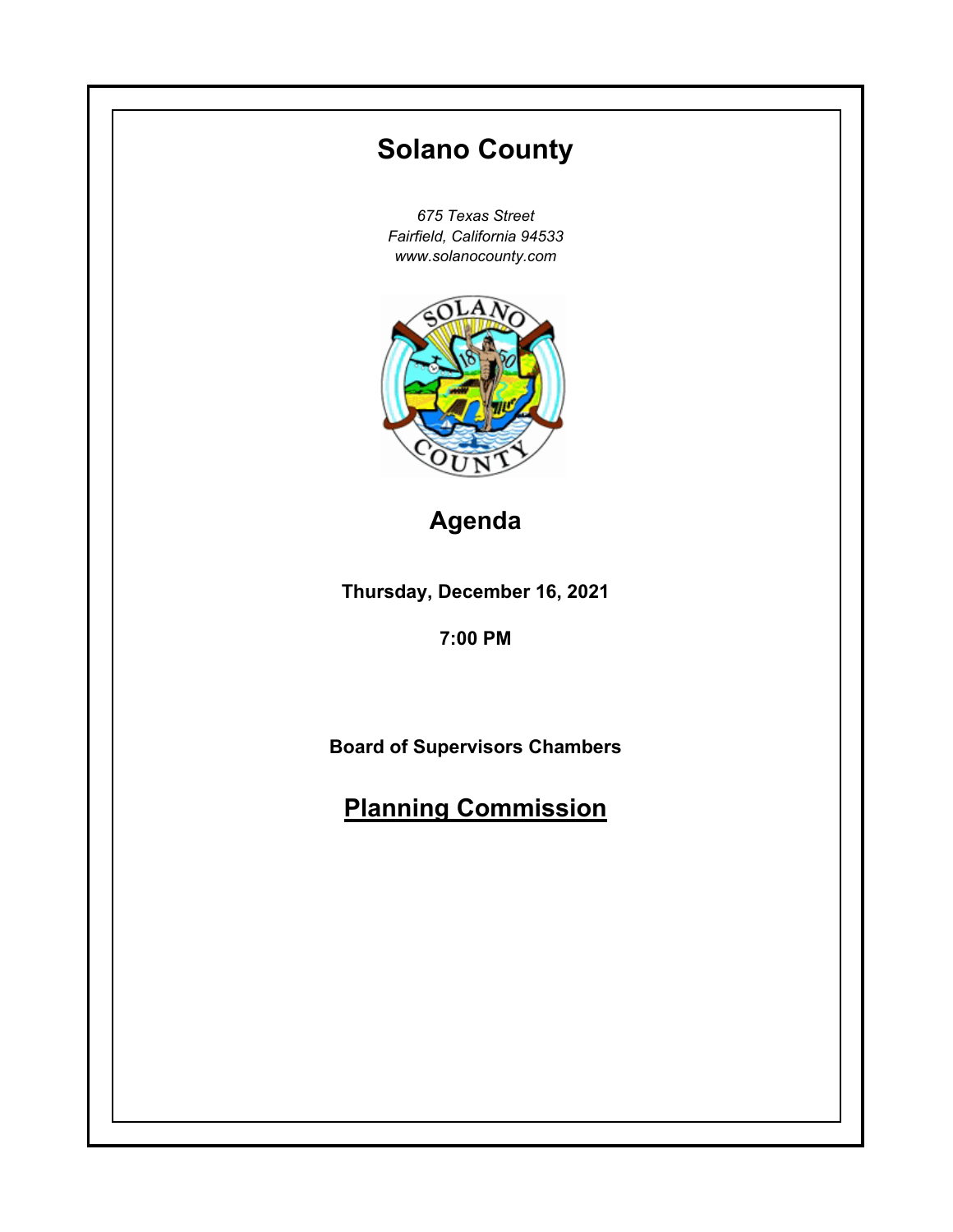Due to COVID-19 and to protect members of the public and County staff, members of the public are encouraged to participate in the meeting telephonically. If you attend the Planning Commission meeting in person, you must abide by all State rules and public health guidelines regarding masking and social distancing in the Board of Supervisors Chambers.

**PUBLIC COMMENTS**: To submit public comments, please see the options below.

### Email/Mail:

If you wish to address any item listed on the Agenda, or Closed Session by written comment, please submit comments in writing to the Planning Commission by U.S. Mail or by email to **Planning@SolanoCounty.com**. Written comments must be received no later than 11:00 a.m. on the day of the meeting.

### Phone:

To submit comments verbally from your phone, you may do so by dialing: **1-415-655-0001** and using **Access Code 2467 197 1378** on your phone. Once entered in the meeting, you will be able to hear the meeting and will be called upon to speak during the public speaking period.

Any person wishing to review the application(s) and accompanying information may do so on the county website. All agendas and reports are located on the county website. Non-confidential materials related to an item on this Agenda submitted to the Commission after distribution of the agenda packet are available for public inspection during normal business hours and on our website at [www.solanocounty.com](https://www.solanocounty.com/) under Departments, Resource Management, Boards and Commissions.

The County of Solano does not discriminate against persons with disabilities and is an accessible facility. If you wish to attend this meeting and you will require assistance in order to participate, please contact the Department of Resource Management at (707) 784-6765 at least 24 hours in advance of the event to make reasonable arrangements to ensure accessibility to this meeting.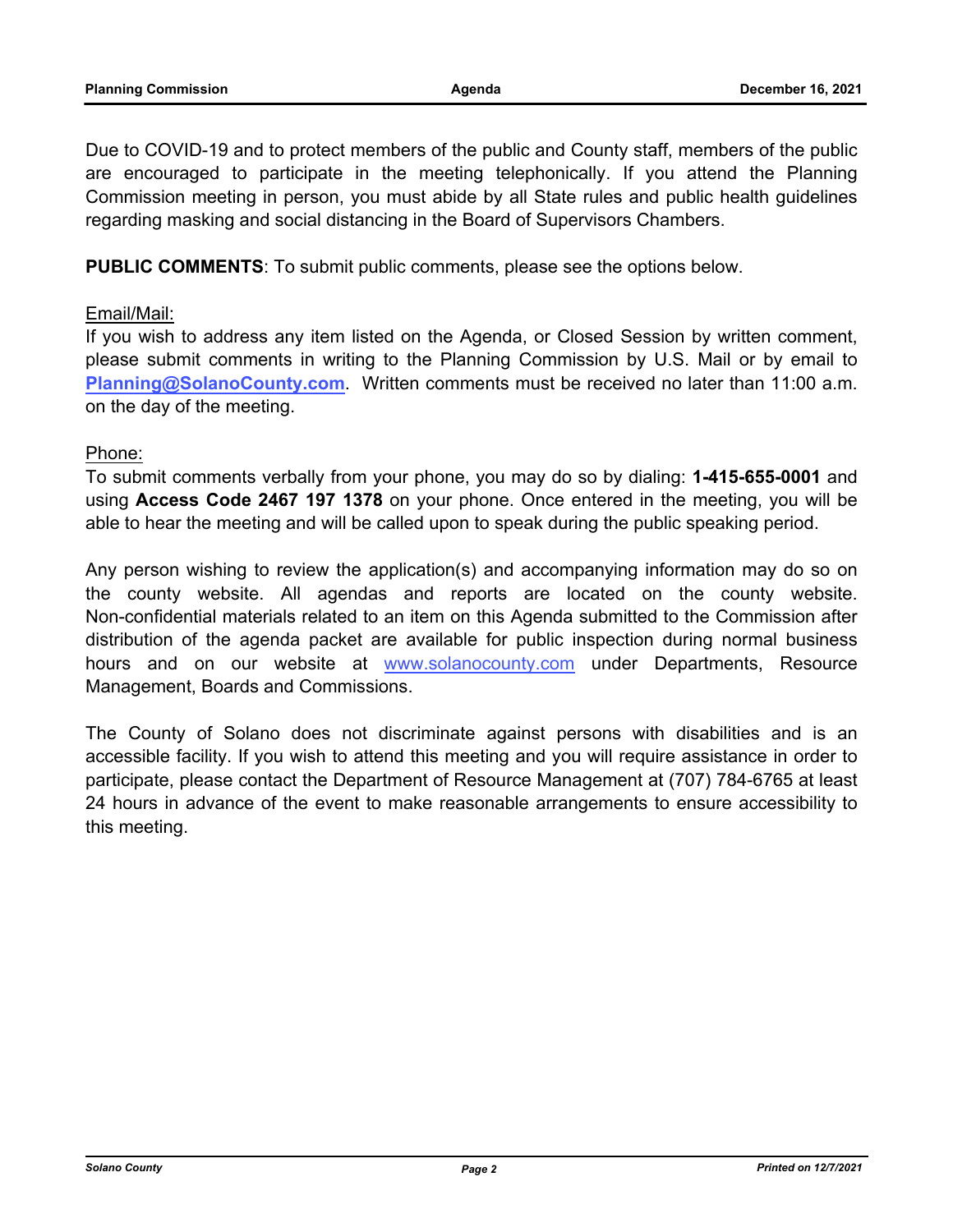## **AGENDA**

#### **CALL TO ORDER**

#### **SALUTE TO THE FLAG**

#### **ROLL CALL**

#### **APPROVAL OF REMOTE TELECONFERENCING**

**1 [PC 21-027](http://solano.legistar.com/gateway.aspx?m=l&id=/matter.aspx?key=16533)** Public Hearing to consider a resolution authorizing remote teleconference meetings for the period of December 16, 2021 to January 15, 2022 as a result of the continuing COVID-19 pandemic state of emergency

**Attachments: [A - Draft Resolution](http://solano.legistar.com/gateway.aspx?M=F&ID=e4f689af-f00b-4132-8633-d3524a4a21ff.pdf)** 

#### **APPROVAL OF AGENDA**

#### **APPROVAL OF THE MINUTES**

**2 [PC 21-024](http://solano.legistar.com/gateway.aspx?m=l&id=/matter.aspx?key=16530)** Minutes of October 21, 2021 - Draft

*Attachments:* [October 21, 2021 Minutes - Draft](http://solano.legistar.com/gateway.aspx?M=F&ID=e9d84626-8c0f-4a79-8c3a-117ad6d61fe6.pdf)

#### **ITEMS FROM THE PUBLIC:**

*This is your opportunity to address the Commission on a matter not heard on the Agenda, but it must be within the subject matter jurisdiction of the Commission. Please submit a Speaker Card to the clerk before the first speaker is called and limit your comments to five minutes. Items from the public will be taken under consideration without discussion by the Commission and may be referred to staff.*